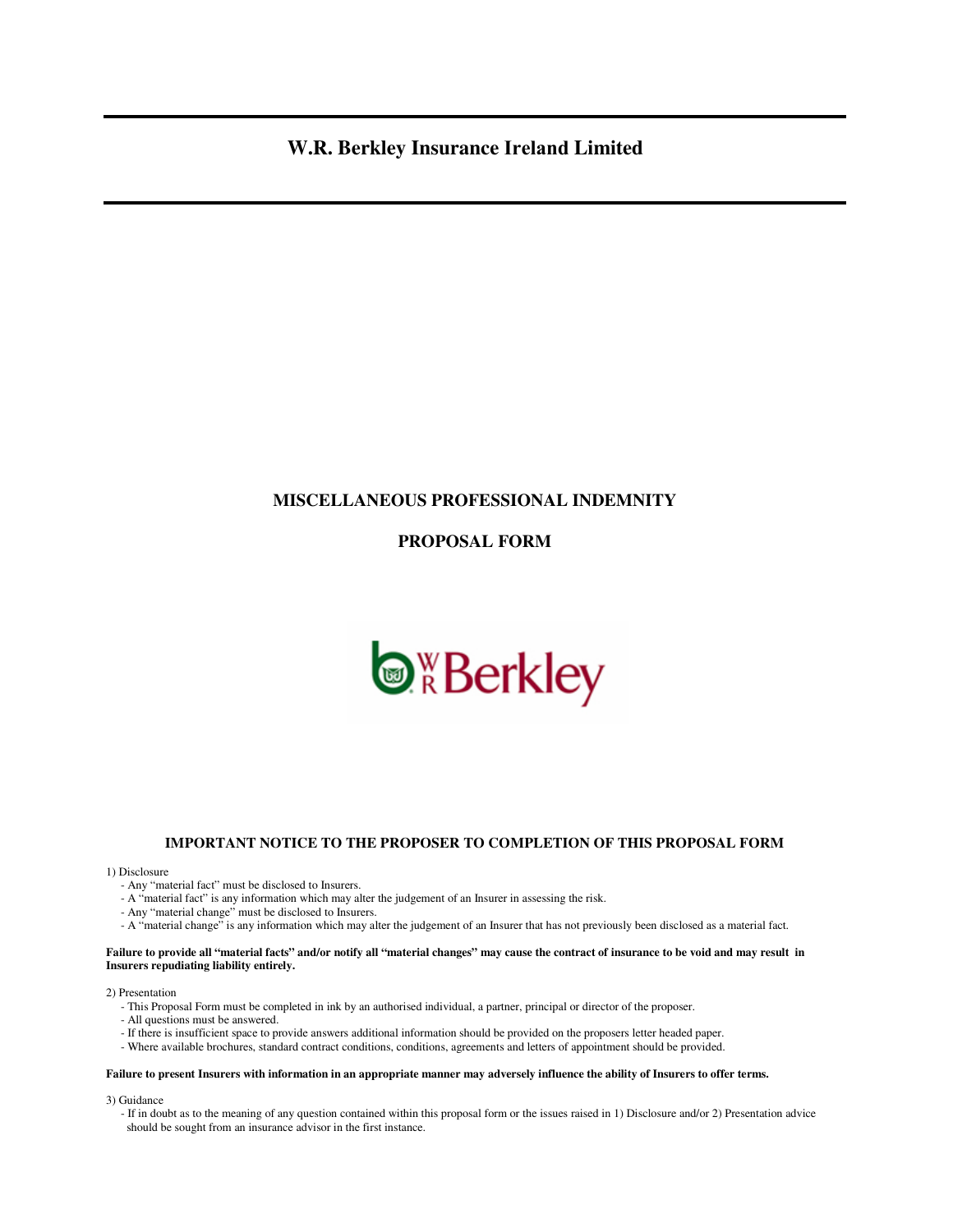### **SECTION 1 – GENERAL DETAILS**

1) Please provide the following details:

| Name of proposer(s) to be covered | Date Established |
|-----------------------------------|------------------|
|                                   |                  |
|                                   |                  |
|                                   |                  |
|                                   |                  |
|                                   |                  |

2) Main address of the proposer and any overseas addresses (specifying the name and position of the individual responsible at each location including web and e mail addresses):

3) Business/Occupation

Web address

5) Individual, partner, principal, director, consultants under a contract of service details:

| Name | Age | Qualifications | Date (s) Qualified |
|------|-----|----------------|--------------------|
|      |     |                |                    |
|      |     |                |                    |
|      |     |                |                    |
|      |     |                |                    |
|      |     |                |                    |
|      |     |                |                    |

## **Attach CV where the proposer has been established less than 5 years and/or where any individual has no relevant qualifications.**

| 6) Number of employees split between the following:                                                    |                |                 |        |  |
|--------------------------------------------------------------------------------------------------------|----------------|-----------------|--------|--|
| <b>Oualified</b>                                                                                       | Administrative | Other (specify) |        |  |
| 7) Is the proposer connected or associated (financially or otherwise) with any other entity?<br>Yes/No |                |                 |        |  |
| 7.1) If yes is cover required for any work undertaken for any associated entity?                       |                |                 | Yes/No |  |
| 7.2) If yes please provide full details including nature of the work undertaken and income derived.    |                |                 |        |  |

8) During the past 6 years has the proposers name been changed, has any other business been purchased Yes/No and/or has any merger or consolidation taken place?

If yes please provide details.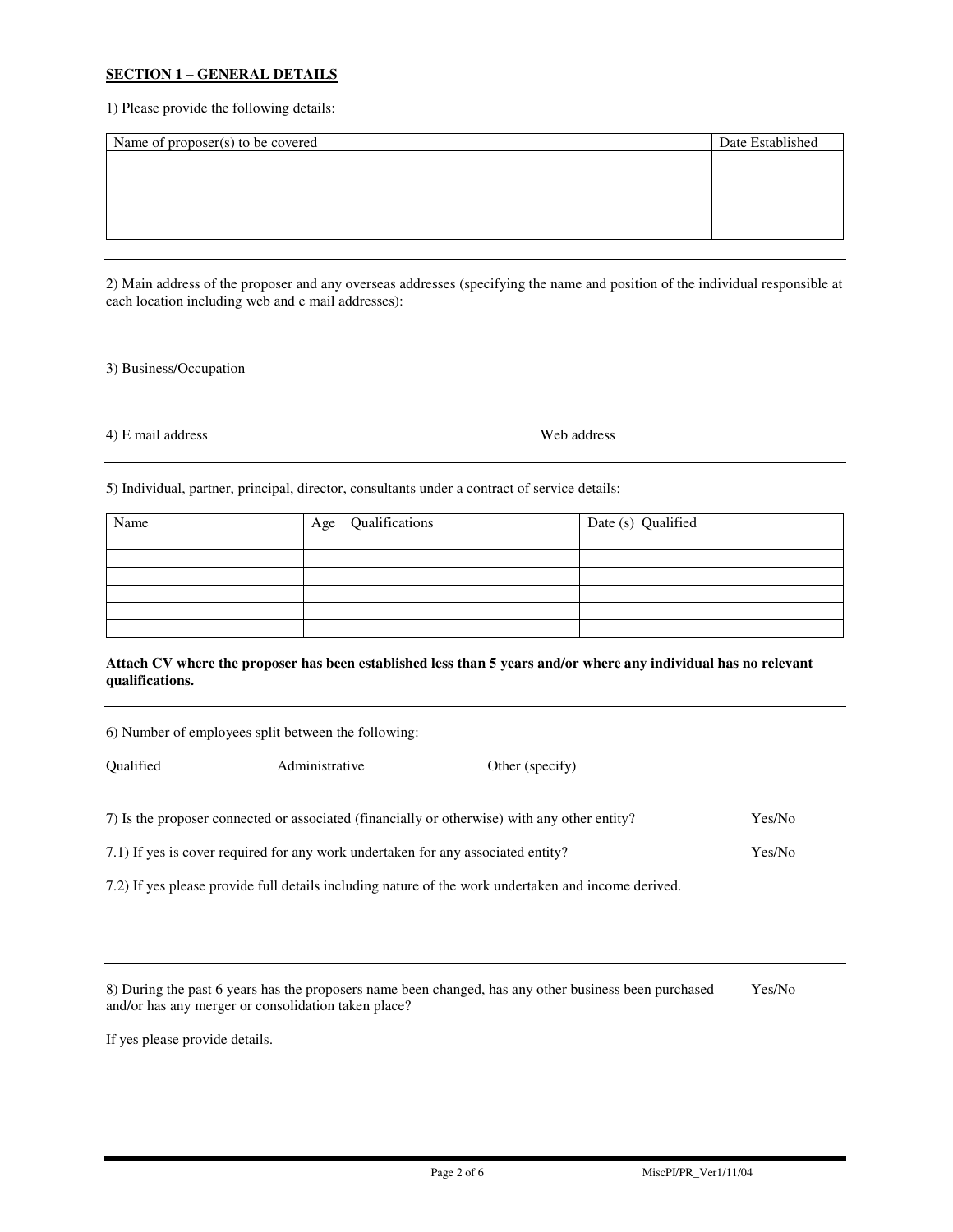### **SECTION 2 – CLAIMS INFORMATION**

1) After full enquiry has the proposer sustained any loss through the fraud or dishonesty of any person? Yes/No

If yes please provide details.

2) After full enquiry is the proposer aware of any fraud, dishonesty, bankruptcy or administration order Yes/No applicable to any past or present principal, partner, director or employee?

If yes please provide details.

3) After full enquiry has any claim been made against the proposers business or any principal, partner, Yes/No director or employee whilst in this or any other business?

If yes please provide details.

4) After full enquiry is the proposer aware of any circumstance or incident which has or could result in any Yes/No claim being made against the proposers business, or any principal, partner, director or employee of this or any other business?

If yes please provide details.

## **SECTION 3 – THE BUSINESS:WORK UNDERTAKEN**

1) Please provide the proposers fees/income in each of the financial periods derived from clients based in:

|               | Last Financial Year Ended | <b>Current Financial Year Ending</b> | Coming Financial Year Ending |
|---------------|---------------------------|--------------------------------------|------------------------------|
| Ireland       |                           |                                      |                              |
| E.U.          |                           |                                      |                              |
| Rest of World |                           |                                      |                              |
| Total         |                           |                                      |                              |

If fees/income are/is declared as derived from clients based in "Rest of World" please provide details including territories involved and income derived.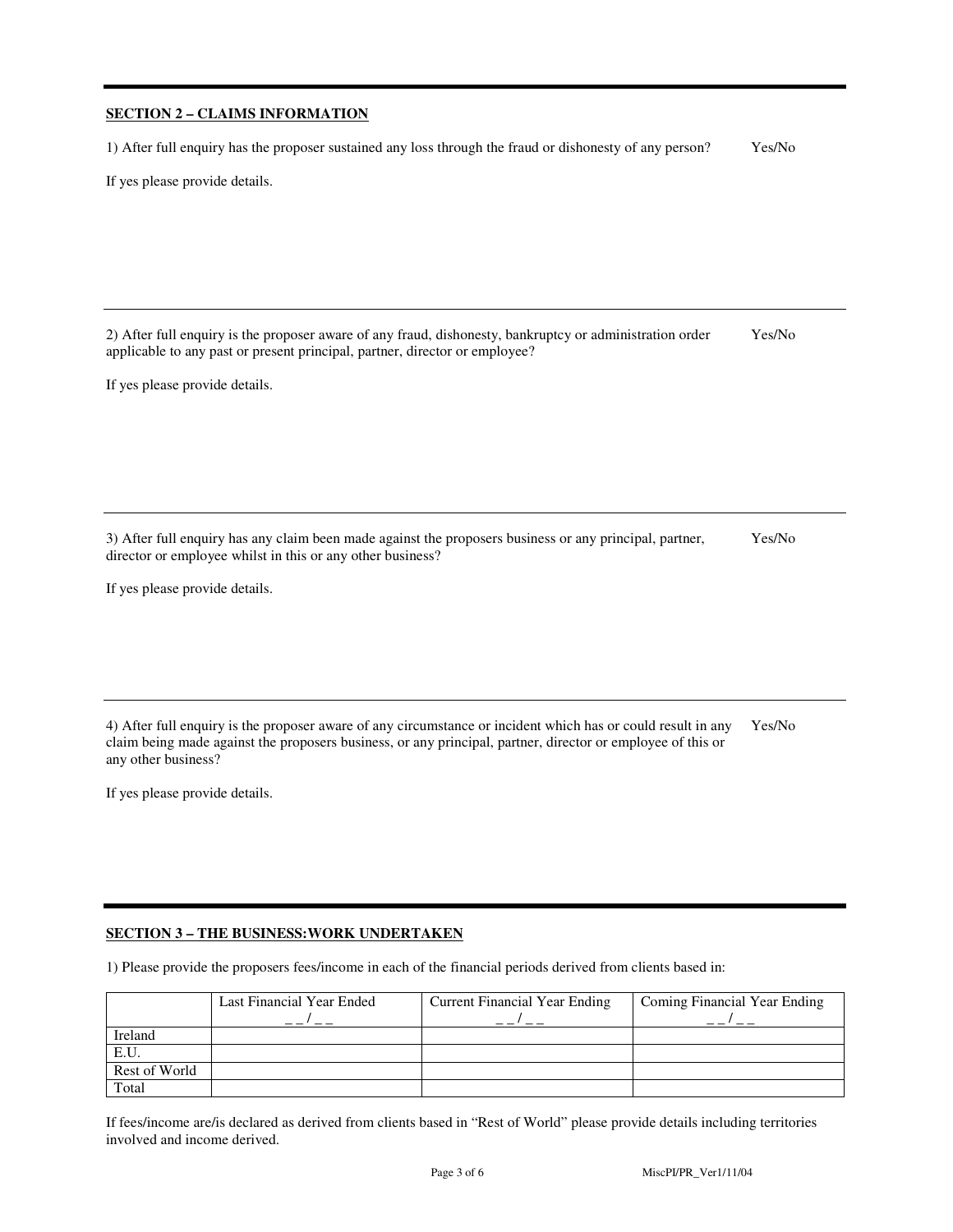2) Please provide a full description of the activities undertaken by the proposer, to include brochures, marketing, literature, and standard contract terms (if applicable).

3) Is cover required for any other activity, now ceased, which is different to those declared in (3) above? Yes/No

If yes please provide details.

4) Is the proposer aware of any change in activity/structure that will occur in the coming financial year? Yes/No

If yes please provide details.

5) What is the proposers largest fee earned from one client and the average fee per client in the last year?

| Largest | Average |
|---------|---------|
|---------|---------|

6) What percentage of fees over the last three years have been paid to outside consultants?

6.1) If fees are paid to outside consultants is cover required for the work undertaken by the outside Yes/No consultants?

6.2) If yes please provide full details including nature of the work, projects undertaken and names of consultants?

7) Please list the proposers three largest contracts undertaken in the last three years.

| Type of Service and Country | Fee | Contract Value | Date Commenced | Date Completed |
|-----------------------------|-----|----------------|----------------|----------------|
|                             |     |                |                |                |
|                             |     |                |                |                |
|                             |     |                |                |                |

8) Is the proposer a member of a consortium or has the proposer entered into a joint venture agreement? Yes/No

If yes please provide details.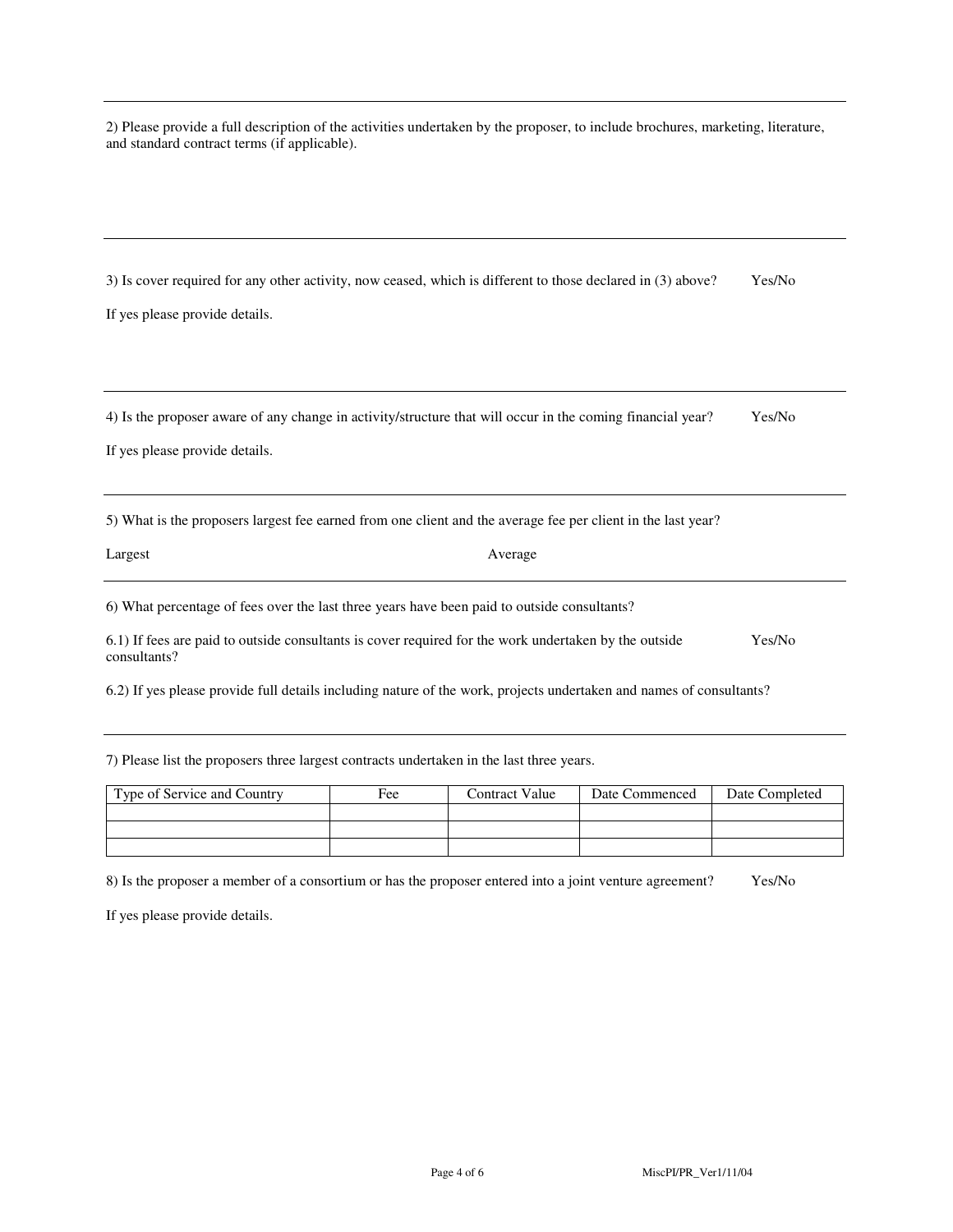# **SECTION 4 – THE BUSINESS:RISK MANAGEMENT**

1) Is the proposer admitted to any Association or accredited to any quality systems such as the ISO9000? Yes/No

If yes please provide details.

2) Does the proposer operate a diary system? Yes/No

3) What are the proposers procedures, such as letters of engagement, to ensure that a clients requirements are clearly identified and can be met?

4) Does the proposer always obtain satisfactory written references when engaging employees? Yes/No

If no please provide details.

5) If any partner, principal, director or employee is allowed to sign cheques without a counter signature please provide details of the individuals, the cheque limit and the circumstances.

**SECTION 5 – INSURANCE COVERAGE**

1) Does the proposer currently have Professional Indemnity Insurance in force? Yes/No

If yes please provide the following details.

1.1) Insurer

- 1.2) Limit
- 1.3) Excess
- 1.4) Renewal date
- 1.5) Number of years cover has been continuously in force

2) What is the amount of indemnity now required?